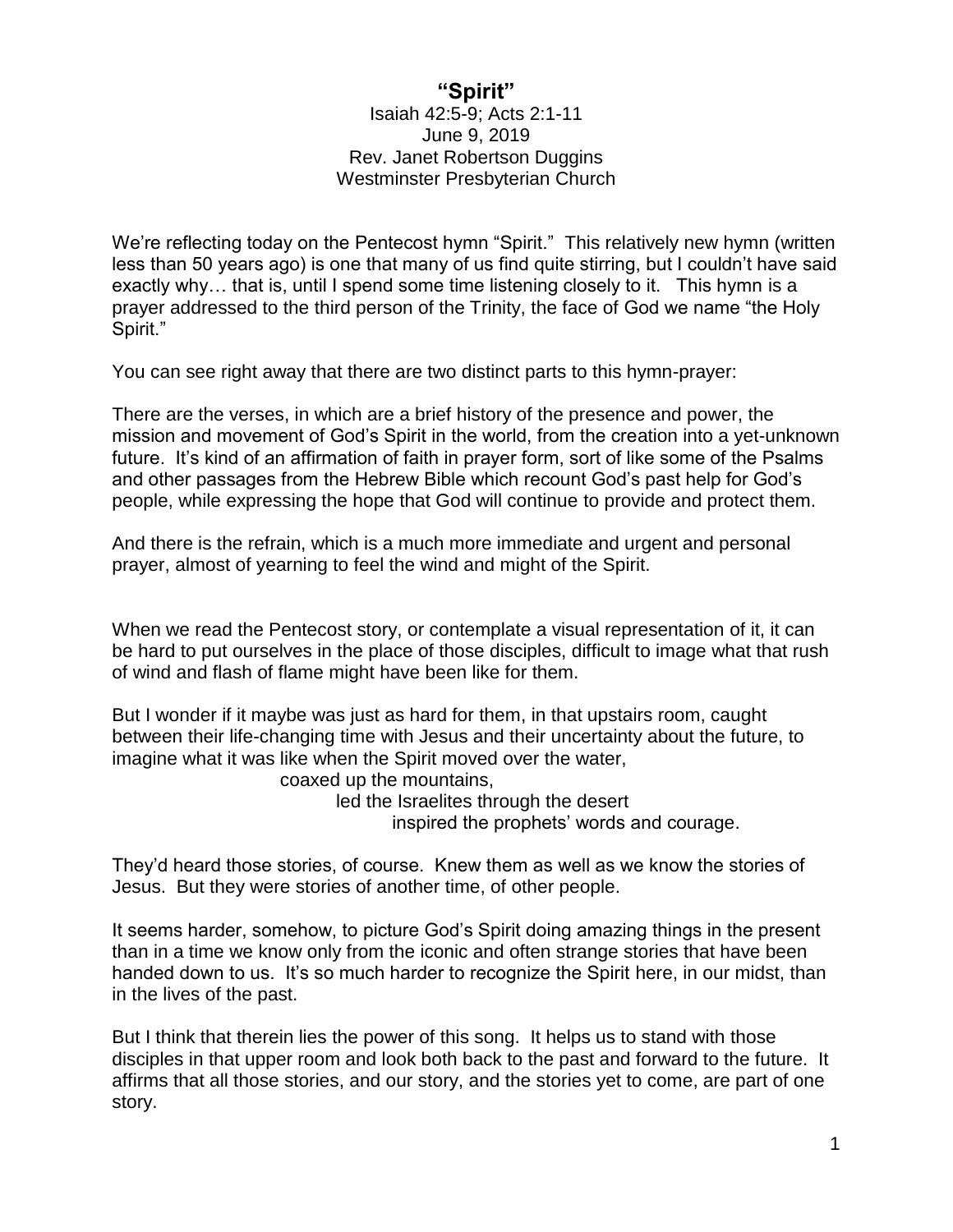Remembering is important because it connects us with, grounds us in, this story of our faith. A defining characteristic of Christianity (like Judaism) is that it is a historical faith and a communal faith. Ethereal, other-worldly, and abstract spirituality is not our calling. Private, individualized, or strictly interior faith isn't who we are. The God we believe in is not disinterested or distant, but deeply engaged in the life of the world and the creatures she gave life to.

Looking to the future is important, too, because we have hope. No matter how bleak things look, we have hope that rests in the conviction that God's Spirit continues to work and will not abandon the work, or us. The story is not over.

Past, present… but NOW is important, too. And it seems to me that the prayer expressed in the refrain of this hymn is a prayer for *now*. But it is not a prayer to be prayed lightly. Yes, the Spirit is gentle (so we know we can ask without fear), but inviting God's Spirit to blow through the wildernesses of our lives and our world is no small thing.

The Spirit of God is *free* – in other words, not bound to any expectations we might have or any limits we have been used to. And something else we know (from all those stories!) is that the Spirit doesn't just do her thing, but sweeps people up into the vision. God's Spirit calls us to participate.

Do we really want to ask to be stirred from our placidness by the restless Spirit of God? Are we ready for that?

I confess I can't sing this hymn without a little hesitation; I mean, I sort of *like* placidness.

But then, there are the wildernesses, those places of desolation we find ourselves in from time to time in this life.

It might be the frighteningly blank space of an unknown future when facing illness or major life changes.

It might be the emptiness that follows a loss or a devastating disappointment.

It might be the uncharted territory that lies ahead for the church; the part of the American population belonging to a church has declined 20 per cent in the last 20 years; none of us knows what this means.

It might be the terrifying vista that is the state of our world – now a merciless place for the vulnerable, the human community unstable with hate and inequality, the planet threatened by greed and carelessness, the problems seemingly unsolvable.

It might be the lostness we feel when we can't discern our direction, or even our own needs.